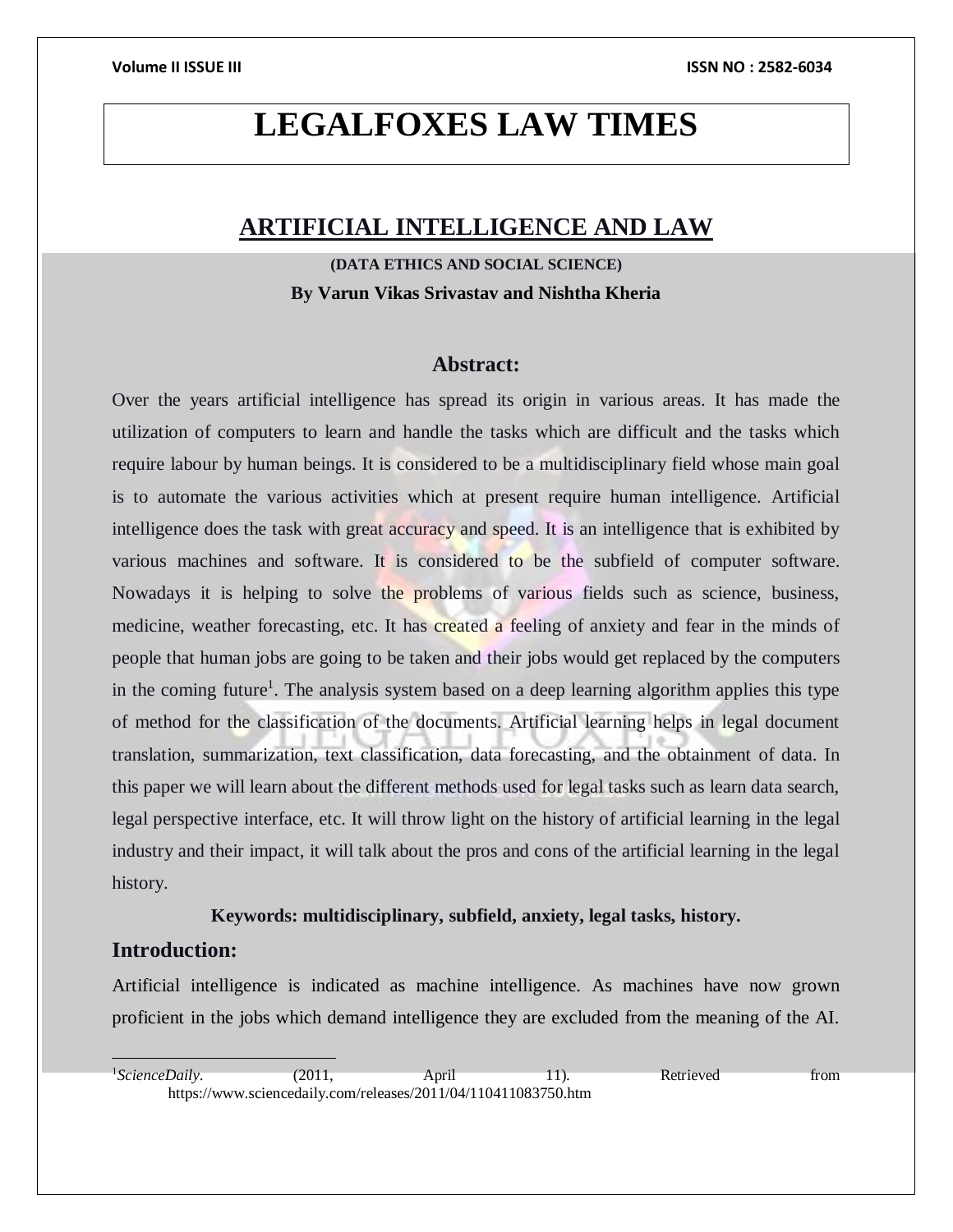#### **Volume II ISSUE III ISSN NO : 2582-6034**

AI was established in 1955 by the educational system. It is subdivided into subfields that do not communicate with each other they are based on scientific considerations like some purposes or the use of devices, they are even based on the social determinants. The traditional difficulties involve reasoning, information, knowledge, planning, insight, etc.

They use a variety of tools such as mathematical optimization, statistical methods, artificial networks, and economics. Various fields are included in AI such as mathematics, psychology, philosophy, etc<sup>2</sup>. It will address the development of formal or different models related to legal knowledge, reasoning, and the decision-making process. It will help in labelling the legal, moral, and social implications of the use of artificial intelligence in the field of law. It will address the development of formal or different models related to legal knowledge, reasoning, and the decision-making process. Artificial intelligence helps in labelling the legal, moral, and social implications of the use of artificial intelligence in the field of law. It includes various approaches including not only artificial intelligence and jurisprudence but it includes logical, machine learning, philosophy, cognitive psychology, etc. It includes various topics where it can be used such as the artificial intelligence in healthcare in which helps by using the complex algorithms and software for imitating human cognition and how AI technology is different from traditional technology. Artificial learning in the education system is helping the human learn better and is helping them in achieving their better objectives. Artificial learning has proved to be a boon for disabled people because the AI chatbots at home are helping the disabled people to stay at top of their care plans. Artificial learning is considered to be a technique where the algorithms can learn associations of the predictive powers of the data. This can even be considered to be the best solution for solving the major global environmental crisis because it can help in monitoring the endangered species, optimize crops, and track down diseases. The farmers in the farms have to put on a lot of effort for the plantation, maintenance, and the harvesting of the crops all this requires a lot of money, resources, and labour but artificial intelligence can help in replacing the human efforts to the technology. This can prove to be a boon to our agriculture productivity. This field was found based on human intelligence. It is been considered that AI is a huge danger

to humanity if it is left unabated because it will create a risk of unemployment. The techniques of

<sup>&</sup>lt;sup>2</sup>Definition of AI as the study of intelligent agents: Poole, Mackworth & Goebel 1998, Russell &Norvig, Nilsson, Legg &Hutter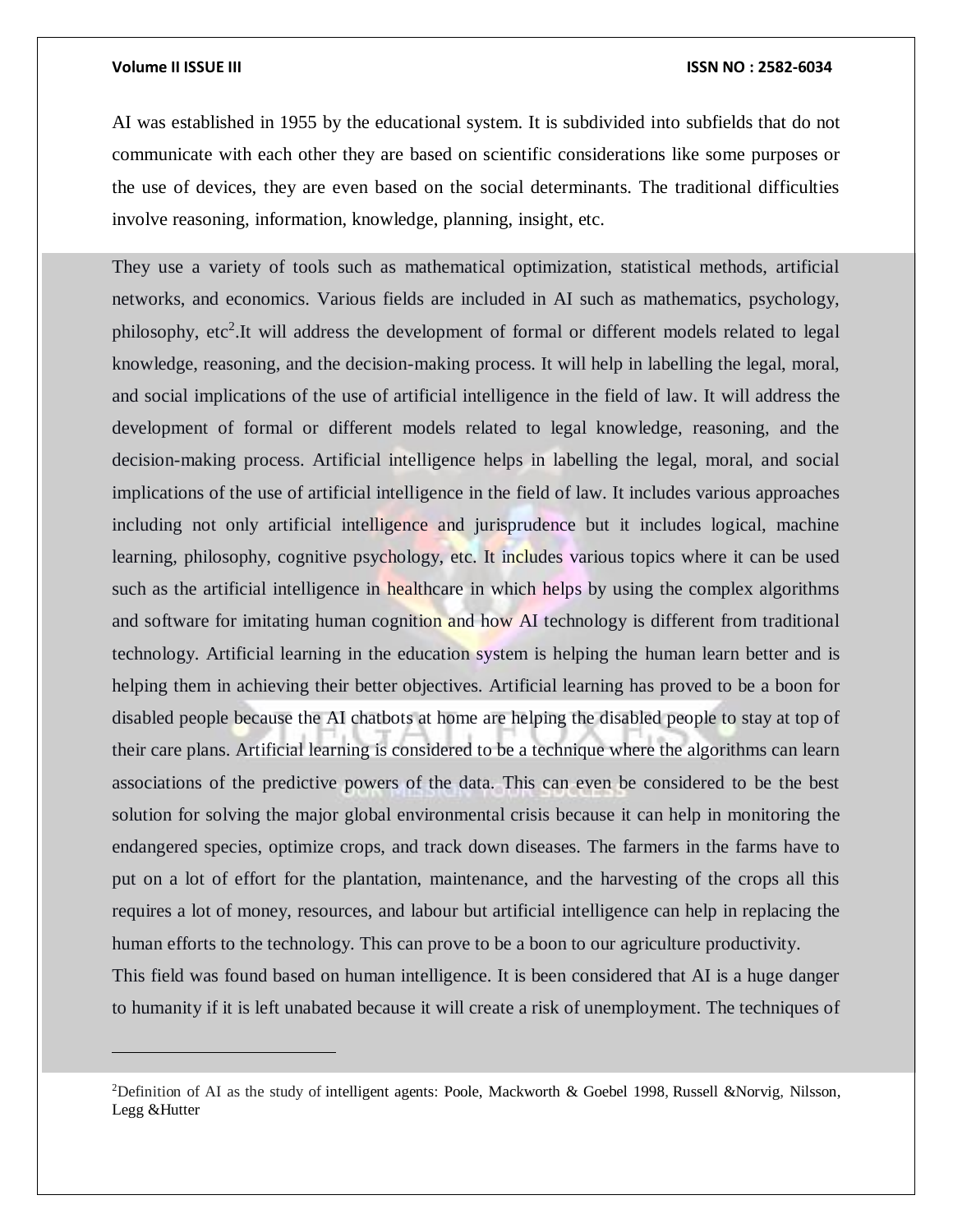AI have come out to be an essential part of the technology industry because it is used in solving many problems in computer science and operational search.

AI is also known as the study of intelligent agents. After all, it is a device because it discerns the environment around it and then takes the actions so that the chances of achieving the goal can be maximized<sup>3</sup>. It interprets the external data and uses its intelligence for achieving the goals. It is considered to be an interdisciplinary science that has multiple approaches but due to machine intelligence so it is causing a shift in all the sectors related to the tech industry<sup>4</sup>.

## **The various approaches which have defined the AI historically are:**

- Thinking humanly
- Thinking rationally
- Acting humanly
- Acting rationally

The first and the second points refer to the thought process and the third and the fourth point deals with the behaviour.

# **There are various Data ethics and social science domains which is related to artificial intelligence and law which are as follows:**

- AI and data processing
- Robotic justice in Indian administrative
- AI in the health care sector
- AI in the education system
- AI and health care **"OUR MISSION YOUR SUCCESS"**
- Geriatric care and AI
- AI and disability
- AI and data protection
- AI and algorithmic bias
- AI and environment protection
- AI and agriculture.

 $\overline{a}$ 

## **All these domains will be explained in the paper one by one.**

<sup>&</sup>lt;sup>3</sup> "Artificial Intelligence: An Introduction, p. 37" georgetown.edu

<sup>4</sup>*Builtin*. (1950). Retrieved from https://builtin.com/artificial-intelligence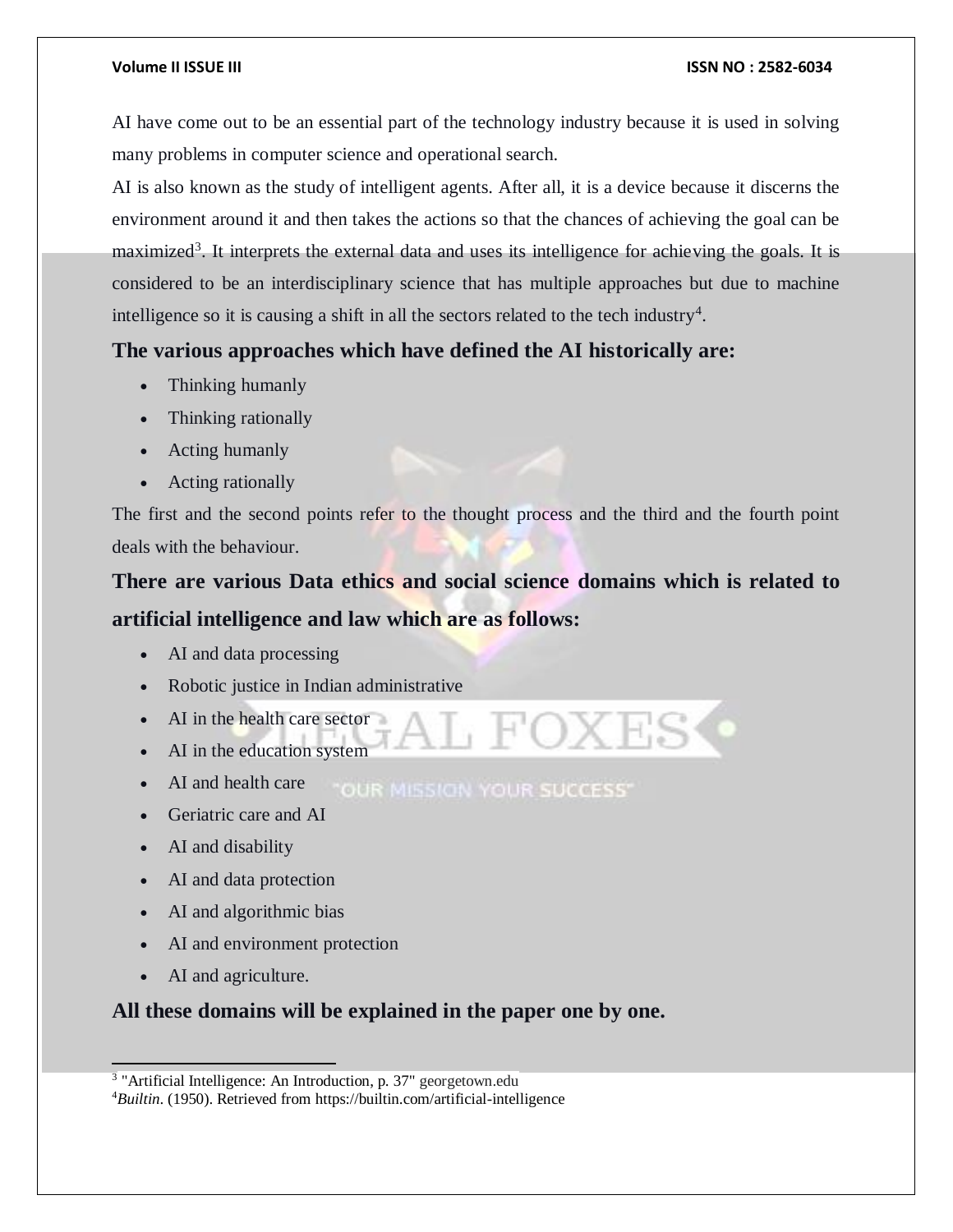### **AI and data processing:**

Data processing refers to converting the raw data into some meaningful information. These types of services require a skilled professional who can apply various techniques so that they can analyse and process the data. For every business firm data is considered to be the most important tool for making critical decisions<sup>5</sup>. By the use of technology, the credibility of the data analysis will increase. Organizations are slowly realizing that data can be managed in a better way with the use of technology<sup>6</sup>.

The latest technologies such as artificial intelligence is dependent on the huge amount of data. Data is the main thing for these technologies and it should be arranged in the format which can be understood by these technologies. If the data is not arranged properly then the algorithms would provide with wrong analysis and the data will not be comprehended correctly.

It is essential for organizations to understand the concept of analysis and should focus on the collection, cleaning, and changing the necessary format. There is a process which is needed to be followed for proper processing of the data

### **The steps if data processing is:**

- **Data collection**: this is the first step in which it is required to collect the data and developing the right data required for artificial intelligence or algorithms.
- **Data transformation**: in this step, a relationship is formed within the variables and the value which is obtained. This is considered to be an important step for making the database strong.
- **Data analysis**: in this step, there is a need to have an in-depth understanding of the data such as its types or any missing data which is very important to work on the data.
- **Data training:** after the completion of this step the analytics can be started which is considered to be the base of artificial intelligence and in this step, the data can be organized with labels.
- **Experimentation:** the experimentation is performed to remove any kind of problems that might occur because of any vague idea related to the results and the changes.

 $6$ Ibid  $(5)$ 

 5*Datanami*. (2019, Aug 6). Retrieved from https://www.datanami.com/2019/08/06/the-anatomy-of-ai-understandingdata-processing-tasks/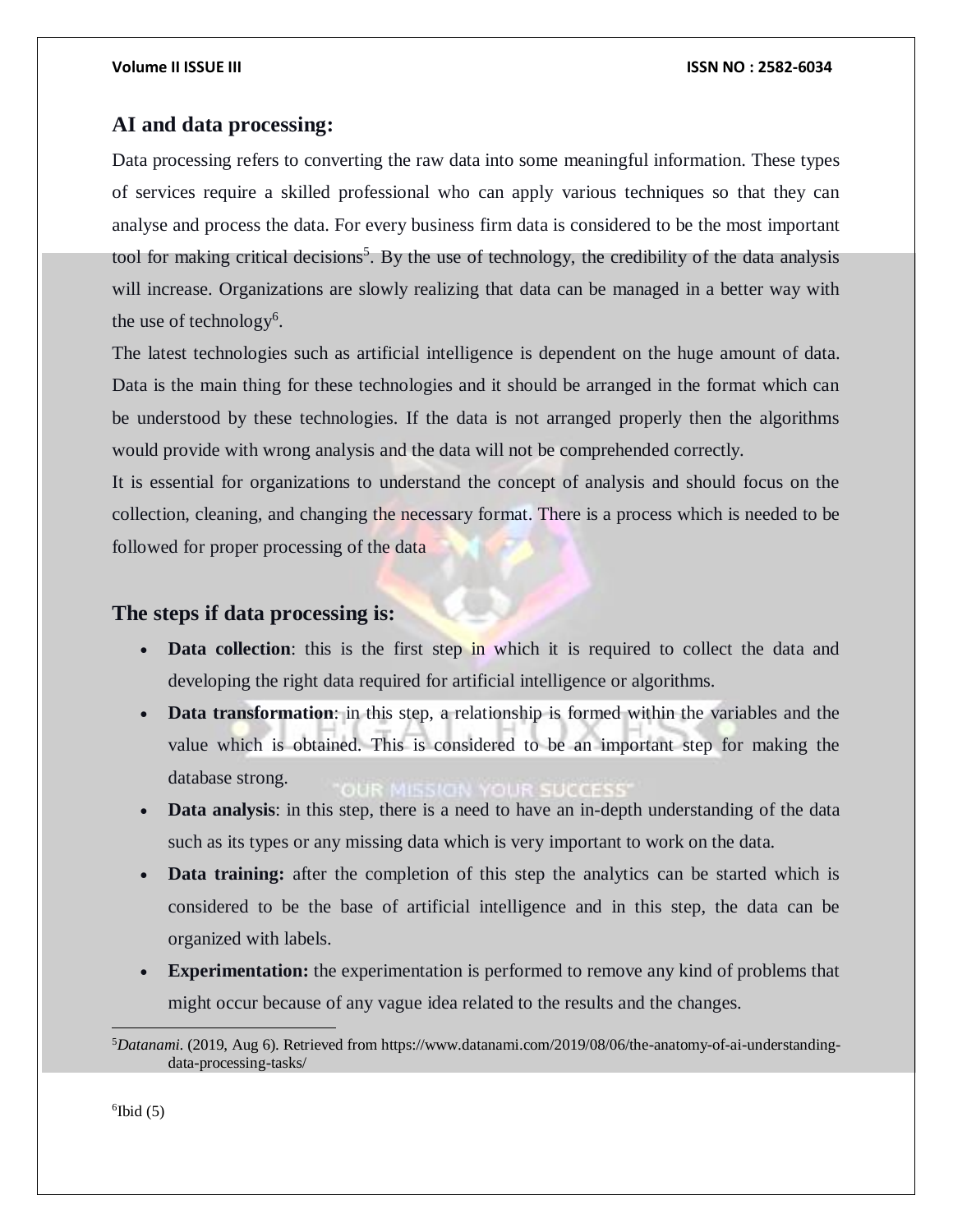When the data is organized then the things can be measured with the help of data sets<sup>7</sup>. Through this, artificial intelligence can work and the company will gain profits and will be able to learn more advanced methods.

The company can even outsource its data processing technique which will help in creating a better model. Sometimes the companies try to work in haste in implementing the data processor and do not follow all the steps because of which they experience imperfect models. So, all the steps should be followed.

### **Robotics justice in Indian administration:**

A case in a court requires a lot of time for giving any judgment or coming to any decision but legal research can be done within a few seconds if executed by a robot. Artificial intelligence has provided various inventions to the judiciary system through which the lawyers will be able to browse thousands of legal case records or any predicted results in a few seconds.

The future of the judiciary is on a bright side where the lawyers will have a detailed knowledge of the legal matters which will be provided by artificial intelligence. This is considered to be a very impressive innovation that is bought to existence<sup>8</sup>.

Artificial intelligence has introduced the concept of machine intelligence in the world for the prediction of the decisions of the judges in legal cases. AI contains the capability of making predictions by telling how to judges are going to rule.

Artificial intelligence gets involved in the courtrooms then it can rule the law. When any non tech sector involves the technology then it would affect the careers of employees who are belonging to that profession through artificial intelligence fair judgments that can be provided.

### **Ways to envision the role of AI in the legal system:**

 **The purpose of the robotic expert**: lately there is research performed by the students of Stanford University about the robotic judges. They have made a study that how AI will cause a difference in the judicial system. They are creating an AI-powered Robo judge

<sup>7</sup>*Offshore*. (2019, october 25). Retrieved from https://www.offshoreindiadataentry.com/blog/2019/10/25/dataprocessing-machine-learning-ai/

<sup>8</sup> Remote monitoring of high-risk patients using artificial intelligence, archive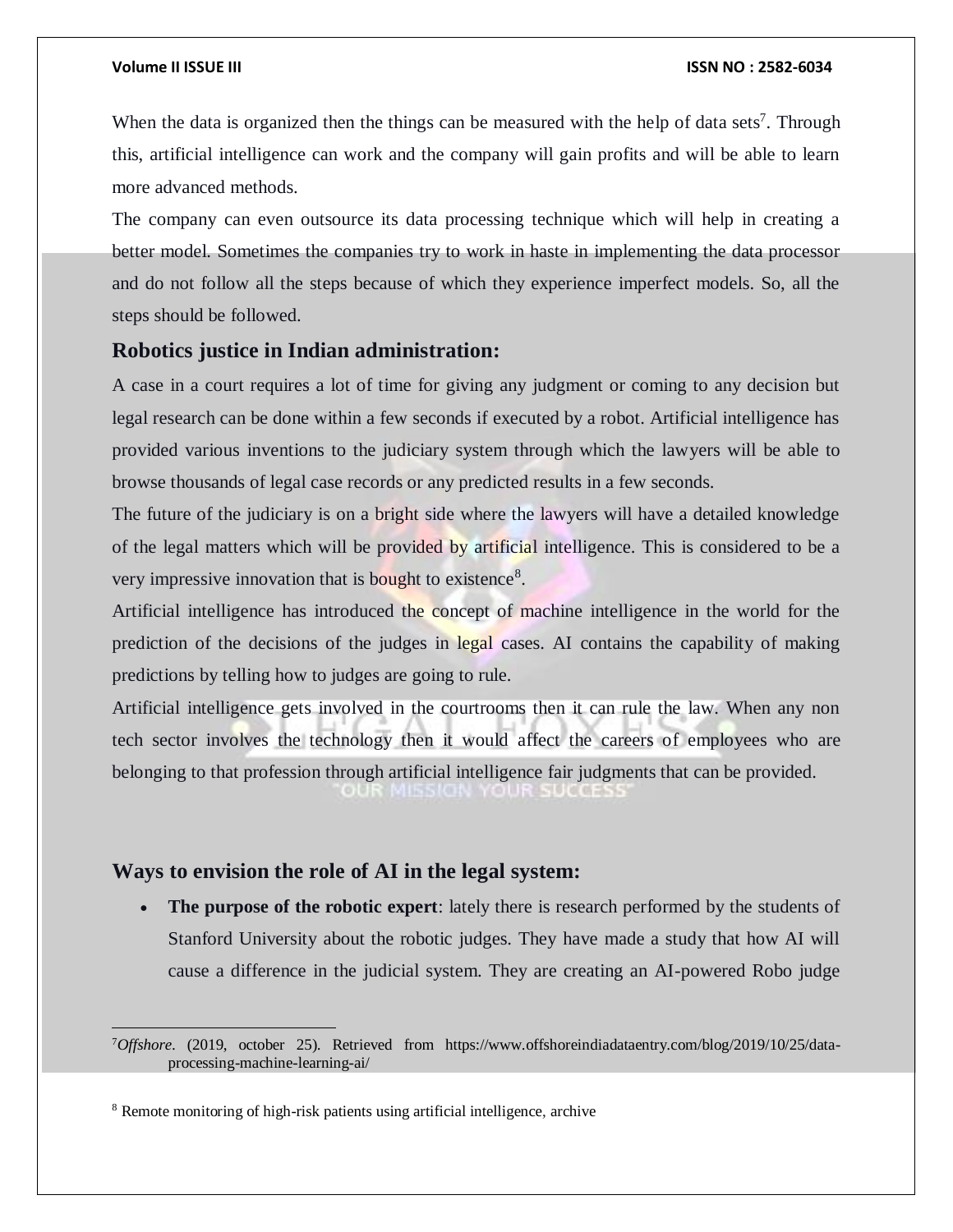for the courtrooms who would provide fair and quick judgments. The choices presented by them would be more specific as correlated to the choices presented by human beings.

- **Fixing human negligence**: there is an evil judiciary practice this has been a discussion in our societies but in the effect, they are also human beings and their judgments would be impacted by several circumstances. Artificial intelligence will not grant a solution for all these omissions done by humans but it will help in fixing things (Universidad Carlos III de Madrid, n.d.). If AI is implemented in the court then it would not imply that all jobs would be conducted by machines. Rather, it will be used to support humans in having strong effects.
- **A more helpful and simplified version of judge ruling**: in the courts, all the choices are held behind the closed doors and no one can be included in it. AI will be able to expose the fact to the people that how the discussions and judgments are taken behind that shut doors and why that judge had decided that punishment given to the suspect. So, AI is something that is aspired for a very long time.

### **Research documents and legal cases:**

The software which is driven by the AI enhances the analysis of the documents related to the legal matters. AI will help in reviewing the documents and will relate to respective cases. Then the AI algorithms will help in discovering other documents<sup>9</sup>.  $0.01355$ 

#### **Forecasting legal results:**

Artificial intelligence algorithms can scrutinize the information for forecasting the results of the legal cases as compared to humans. With the help of artificial intelligence, lawyers will be able to know the results for their cases before even they appear in the court for the proceeding.

### **Automating divorce:**

 $\overline{a}$ 

A divorce settlement takes a lot of time around one year or more and will be highly expensive but the artificial intelligence will help in providing negotiations and will take all the decisions

<sup>9</sup>*Cyfuture*. (2019, may 19). Retrieved from https://cyfuture.com/blog/ai-as-a-fair-judge-revolution-in-the-justicesystem/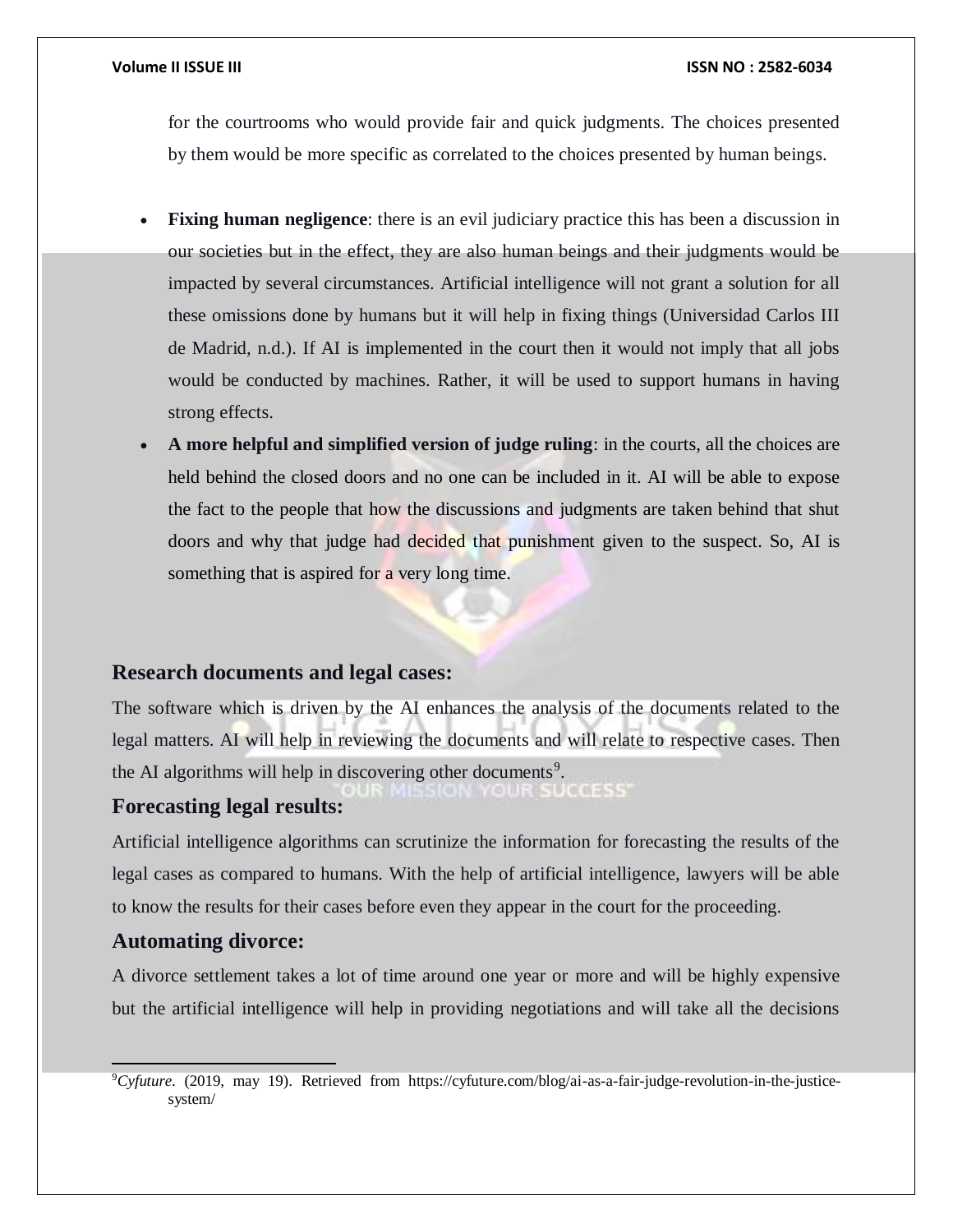which are necessary for the circumstance. The legal professionals take the guidance of AI whenever it is required.

So artificial intelligence is providing positive changes in the judiciary and the legal sectors. Through artificial intelligence, the procedure of witnessing of the criminal and civil cases can be changed totally. So, AI is helping the society in transforming their faith injustice.

## **Artificial learning in healthcare:**

When the term artificial intelligence comes people always imagine robots doing the tasks and causing humans to leave their jobs. But the AI-driven computers are programmed for making the decisions with human interference and are designed even to take the difficult decisions taken by the doctors $^{10}$ .

Artificial intelligence is changing the field of medicine. AI in healthcare may be defined as the doctors and the hospitals to access the huge amount of data that contains life-saving information<sup>11</sup>. The information can include the treatment methods, the survival chart, geographical location, etc. They can detect the large and even the small trends and make the predictions through these machine learning's whose main task is to identify the health outcomes.

Machine learning takes the statistical technique for giving the computer system the capability of learning with the incoming data and identifies the patterns and can make decisions with the least human directions.

AI helps doctors to personalize the care given to patients. Because it helps in access all the information and have a healthy discussion with the patients.

### **Artificial applications in education:**

Artificial intelligence is becoming a huge part of the education system. Education institutions from the elementary to the high educations as well as the professional learnings are having been converted into machine learnings through which the humans can learn better and can achieve their desired goals $^{12}$ .

<sup>10</sup> . "Artificial intelligence 'as good as cancer doctors'". *BBC News*

<sup>11</sup> . "Are Autonomous Robots Your Next Surgeons?". *CNN*

<sup>12</sup>*Forbes*. (2019, July 12). Retrieved from https://www.forbes.com/sites/cognitiveworld/2019/07/12/ai-applicationsin-education/#742fda1b62a3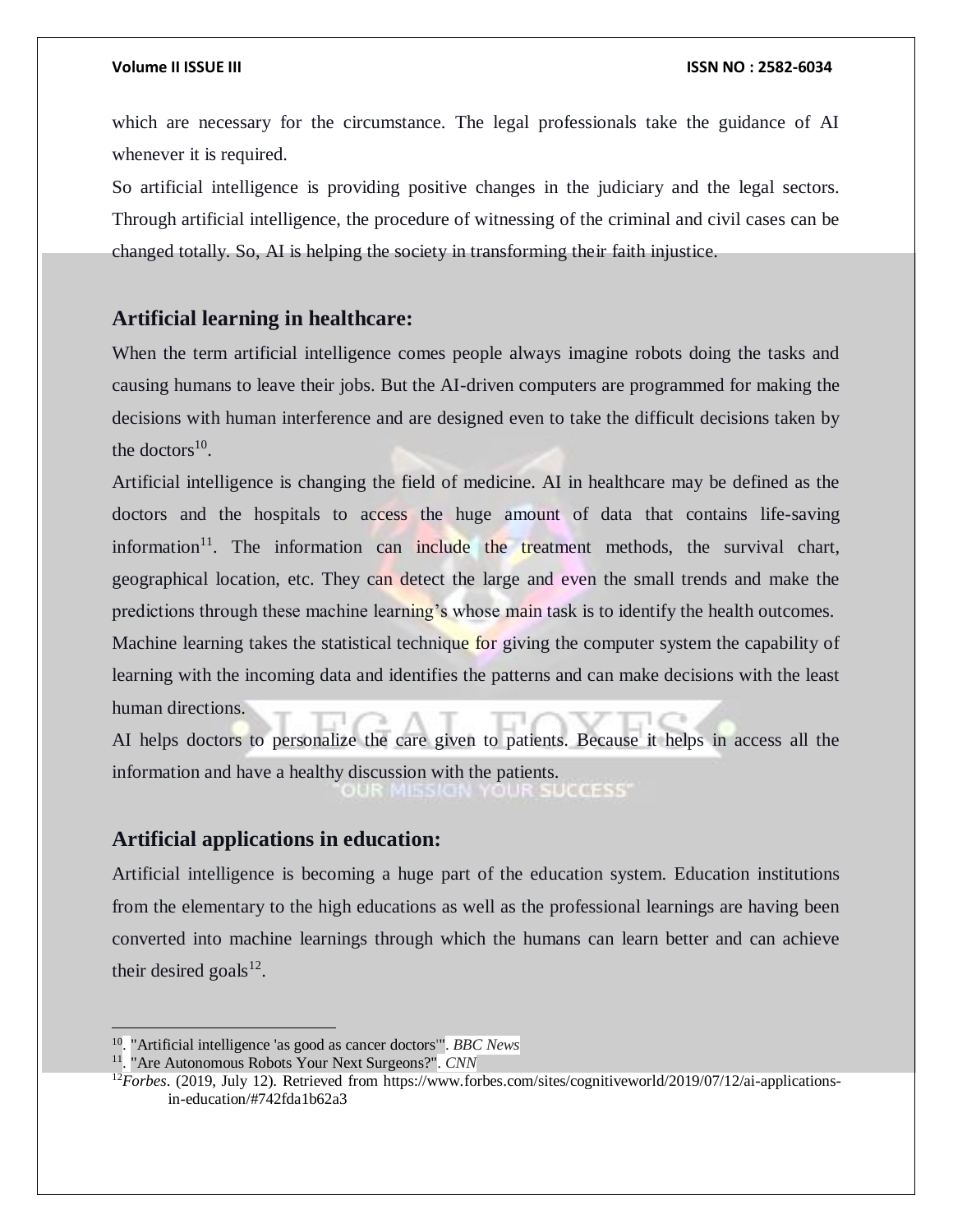In the education system, various challenges had to be faced because different people learn and adapt differently some people adapt better with the left brain and some with the right brain. People differ based on their physical and mental disabilities also.

## **AI-enabled hyper-personalization:**

The AI systems can personalize the learnings for each student. They can develop a custom learning system for each student based on their abilities and they even customize the training materials for them. Machine learning is changing the methods used for the things done in education. Through this, the learning is becoming paperless and in the coming future, there will be no hard copy textbooks for the learnings.<sup>13</sup> Teachers ask for feedback from the students so that they come to know the areas in which the child is struggling. New adaptive learning features are introduced so that each student gets a chance to learn things at their speed $<sup>14</sup>$ .</sup>

### **Assisting educators with organizational tasks:**

Teachers in educational institutions have to handle various non-teaching responsibilities such as the grading of exams, paperwork, managing classroom material, managing the field trips, etc the artificial intelligence helps in managing these back-office tasks. They can help in grading and can even handle the paperwork are various other personnel issues. Through AI there can be interactions with the parents and guardians so that they can have a personal touch with the students. Through AI-powered systems, it is possible to improve the efficiency of the institutions by lowering their operating costs and improve their responsiveness in educational institutions.

These systems are helping to eliminate human biases and provide a fair admission criterion as compared to humans. Various colleges are using this for their admission process so that they can handle it more systematically.

## **Implementation of artificial intelligence in global education:**

Artificial intelligence is being utilized worldwide for administration, tutoring, grading, etc. The product of implementing technology in the field of education has revolutionized the education system throughout the globe. China has done a huge amount of investment in the education

<sup>13</sup> . "Artificial intelligence as the basis of future control networks". *Preprint*.

<sup>&</sup>lt;sup>14</sup> Indian Didactics Association. (2019). Retrieved from https://indiadidac.org/2019/03/how-ai-will-be-a-gamechanger-for-indian-education-system/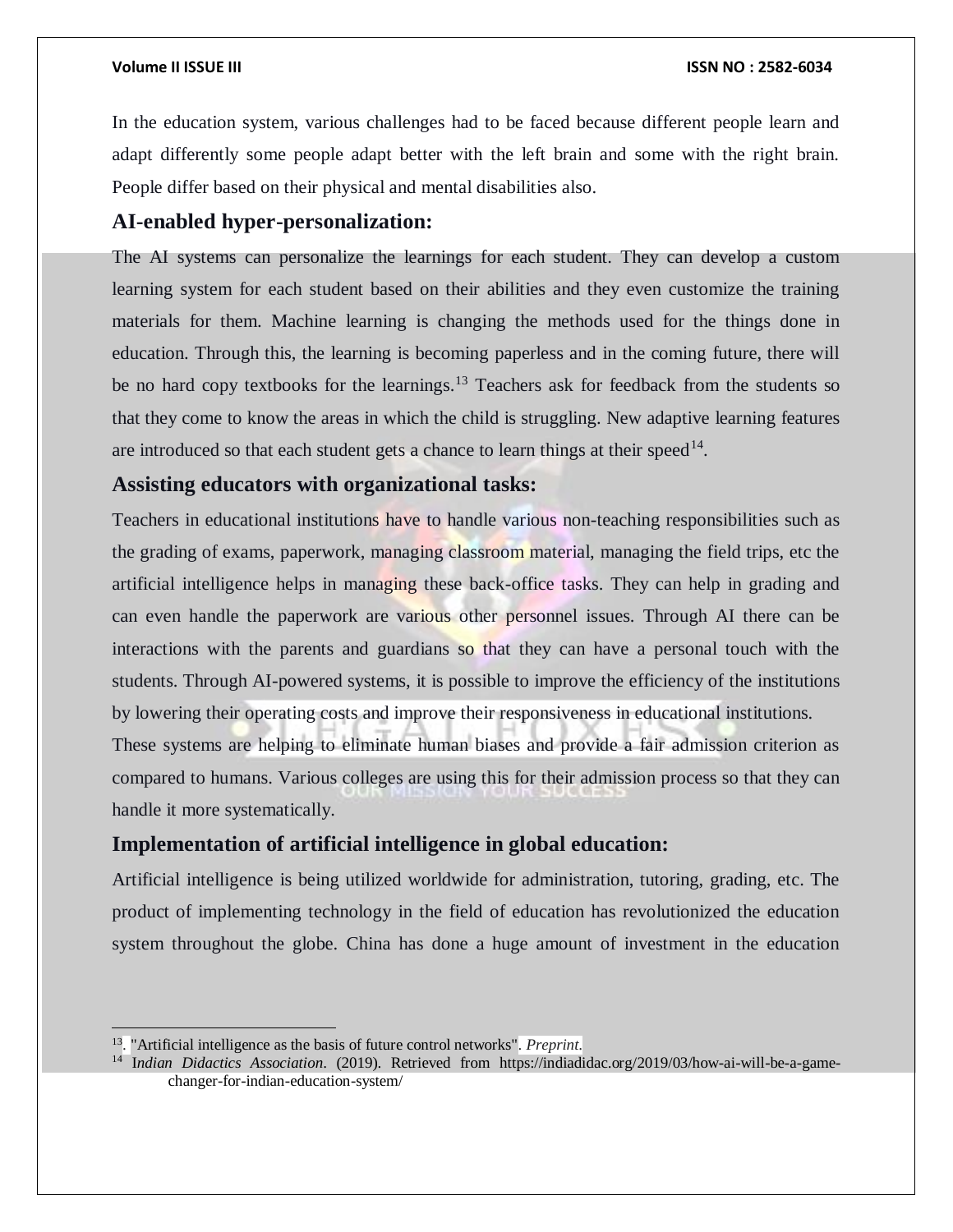$\overline{a}$ 

sector. India is considered to be the leading developing country that has adopted artificial intelligence in the education sector $15$ .

According to research around USD160 billion is being spent on education technology worldwide. India's central board of secondary education (CBSE) has also tried to mould the education system and has tried to make the students well aware of these latest technologies for which they have included artificial intelligence in their curriculum.

### **Artificial intelligence ability to transform the education system is five barbed:**

- **Students can obtain further assistance from the tutors of artificial intelligence**: when the teachers are not able to choose which means, they should use to teach the students then the AI will assist in apprehending the choice will making minor mistakes than the human beings.
- **AI's control can be leveraged during the evaluations**: the current evaluation models concentrate on the overall ability which is deemed to be not of much value because the evaluations are used to diagnose and new evaluation. With the guidance of AI, a clear and honest way to evaluate the applicants can be taken into attention.
- **AI decreases the time wasted on grading**: AI can never substitute the grading done by human beings but it is going confidential. Teachers have to spend plenty of time grading papers but now by artificial intelligence, it is likely to automate grading for the multiplechoice problems and the fill in the blank experiment. By this, a lot of time and supplies are protected from becoming exhausted.
- **AI grants to personalized learning:** several teachers and trainers have been fighting so that they can create abilities for education because every child has diverse kinds of knowledge. Through AI the teachers can utilize different audio-visual techniques for education. AI school can control the development of the students and can warn the teachers if any child has a problem with the achievement.
- **AI can point out areas where the fields are in a requirement to develop**: seldom teachers leave their students worried linked to some theories. AI can assess the content

<sup>15</sup>*BW Business World*. (2020, May 11). Retrieved from http://www.businessworld.in/article/Is-Artificial-Intelligence-The-Way-Forward-For-Education-In-India/09-12-2018-164980/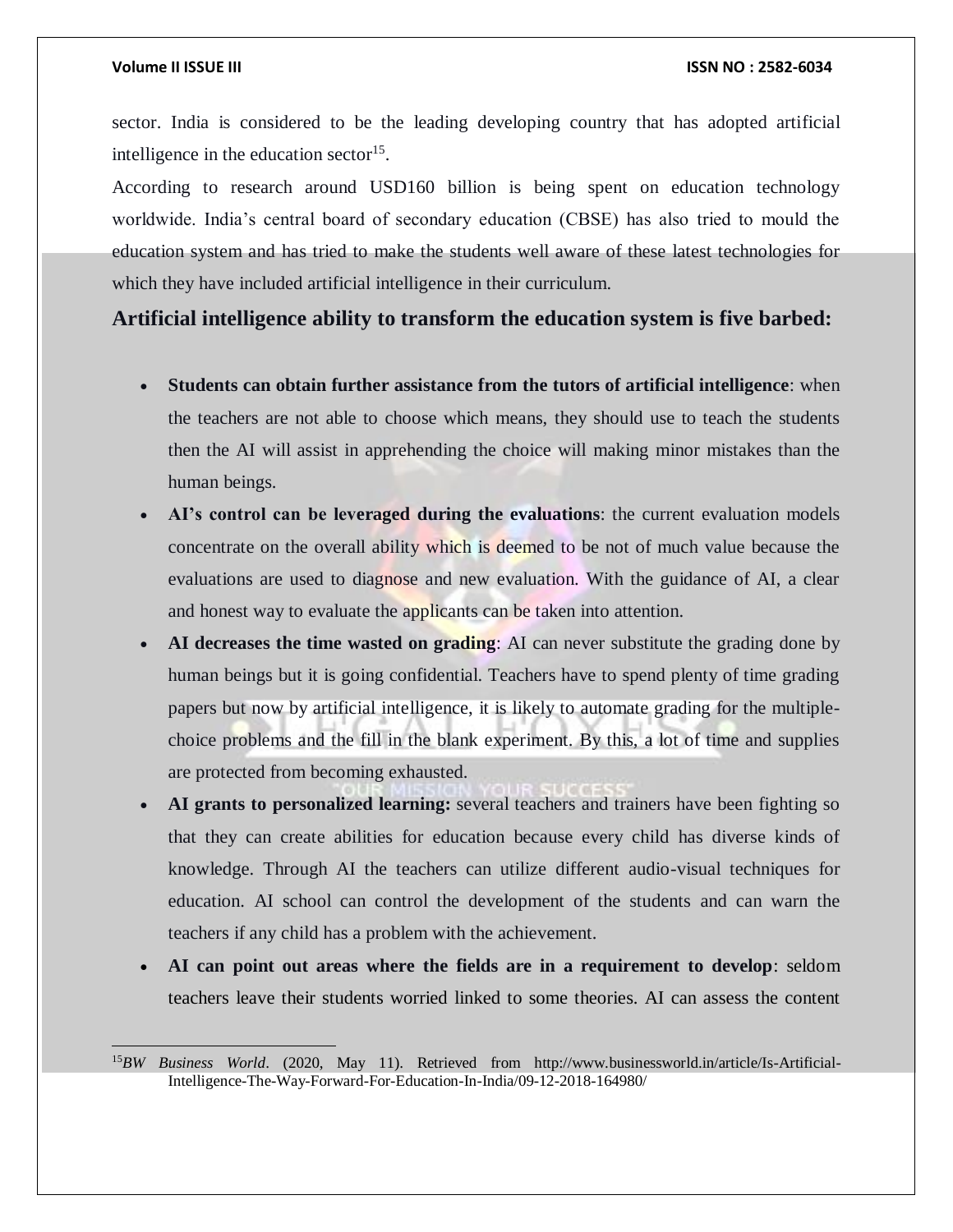and can present the students with free education sources. Through this, the breaks in the description of the courses can be included and will assist in assuring that all students are developing the same conceptual framework

### **Artificial intelligence and algorithmic bias:**

Algorithmic bias refers to the systematic and repeatable errors which happen in a computer system which would create an unfair outcome, for example, giving privilege to one arbitrary group of users over the other. Biasness can take place due to a variety of reasons which is not limited to the designs of algorithms or the way the data is coded, collected, or is used in algorithms. It is not limited to the social media platforms but can have impacts such as privacy violations to social biases of race, gender, etc. Algorithmic bias is mostly related to the systematic and unfair discrimination. Algorithms are considered to be neutral and unbiased because of which they can have greater authority than the human expertise itself<sup>16</sup>.

Bias can be entered into the algorithmic system which can be a result of the pre-existing cultures or social expectations. Algorithms can be understood as the list of the instructions which explains that in which ways the programs are read, collected, processed, and analysed so that the desired output can be achieved. Algorithms have provided a boost to the designs and the adoption of technology such as artificial intelligence<sup>17</sup>. Algorithms help in analysing and processing the data therefore they are considered to be the backbone of the search engines, social media, online advertising, etc<sup>18</sup>.

### **Methods for implementation:**

Bias can be implemented in algorithms in various ways. While the dataset is assembled data needs to be collected, adapted, and then it is entered into a database according to the cataloguing criteria designed by humans. Various algorithms collect the data of their own which even reflects the bias of human designers.

## **What can be done regarding the biases in AI?**

 $\overline{a}$ 

<sup>16</sup> *"Ask the AI experts: What's driving today's progress in AI?". McKinsey & Company*

<sup>17</sup>*Changing Intentions*. *Algorithmic Foundations of Robotics XI*. Springer Tracts in Advanced Robotics. 107. Springer, Cham

<sup>18</sup>*Culture Digitally*. (2012). Retrieved from http://culturedigitally.org/2012/02/what-is-an-algorithm/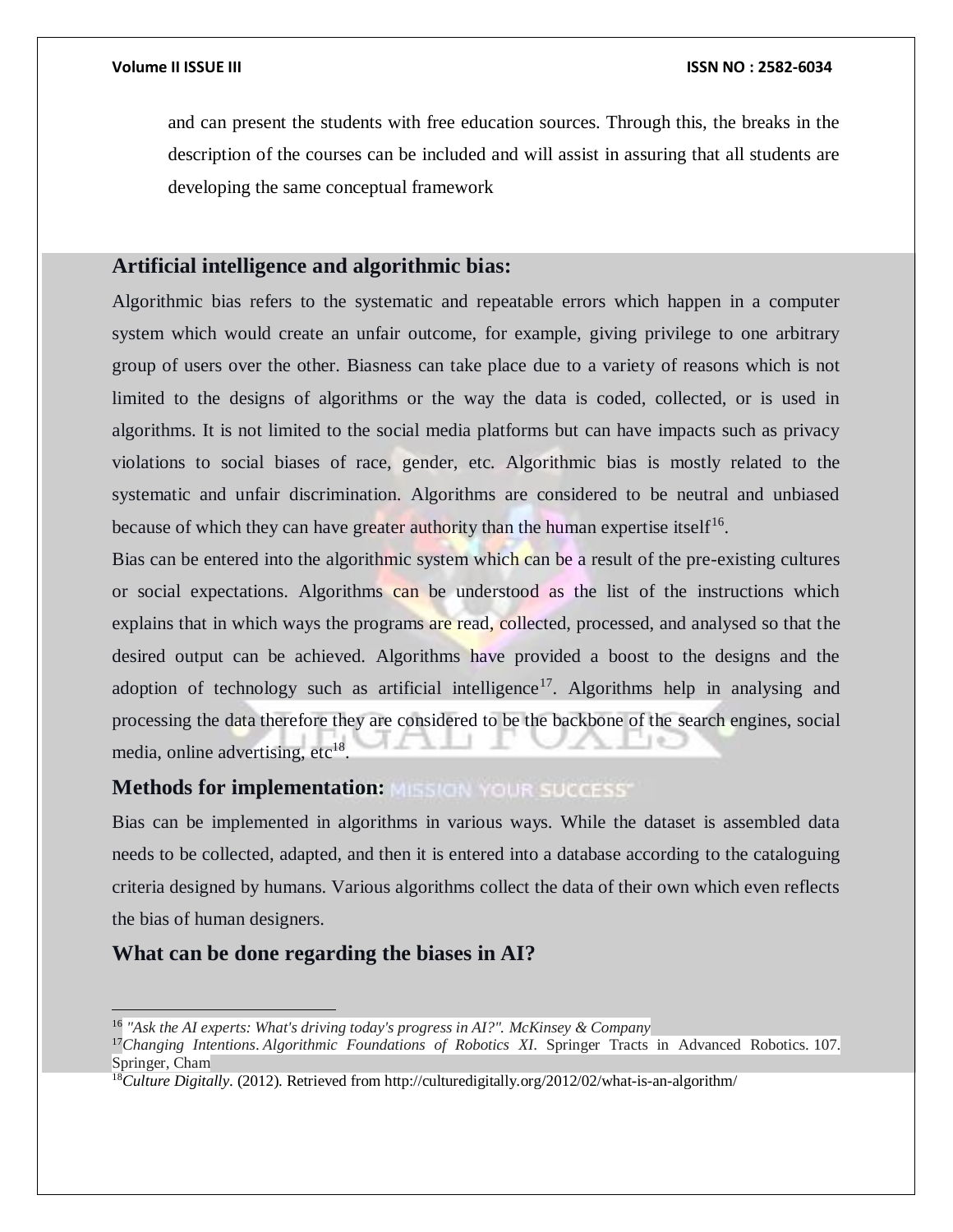Human business is well documented they are used to demonstrate the biases of which people are not even aware of and to check that much these biases can affect the outcomes. AI can help in reducing the impact of the human biases but can even make the problems worse by deploying them in sensitive application areas. AI learns to make the decisions that are based on the training of data which contains the biased human decisions or social inequities within them. The business and the organizational leaders have to make sure that the systems of AI are used to improve the decision making of humans and will help in encouraging the progress on research which will reduce the bias in the AI.

### **AI and data protection:**

The various enterprises have started to look for various ways how to utilize the AI to protect the data. Big data is referred to as machine learning and artificial learning which is used for collecting and protecting the data. Robust data protection is used to protect the data and assets of the enterprise, these tools help the organizations to analyse the historical data and the analysis of behaviour and can help in providing the operational support before any wrong attack happens.

### **AI in the protection of data from malware and ransomware:**

When AI is combined with ML then a huge amount of historical data can be converted into predictive patterns. AI monitors the workflows of data so that they can identify the attacks and respond to them as soon as possible.

#### **AI in an enterprise can use security in:**

- Offering time analysis and monitoring **YOUR SUCCESS**
- Developing detection systems
- Analyse and monitor data patterns
- Providing extensive analysis of historical data
- Capturing a huge amount of data from external sources

Therefore, AI can help organizations to protect their enterprises from malware and ransomware<sup>19</sup>.

## **AI in protecting privacy:**

 $\overline{a}$ 

<sup>19</sup> *"Security lapse exposed a Chinese smart city surveillance system"*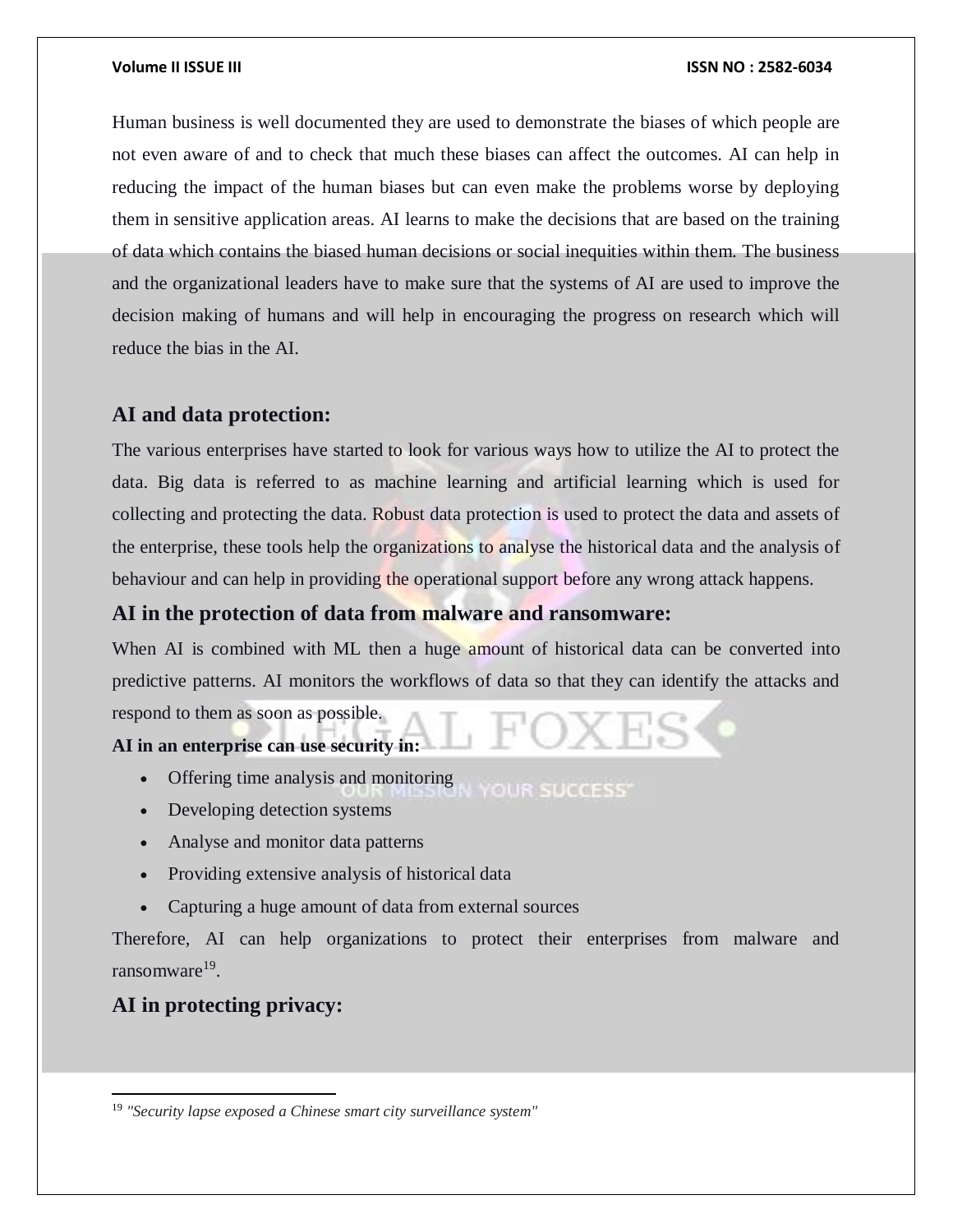The data privacy of AI can help the enterprises to identify all the sensitive information and control the movements which are going on within or from outside the enterprise. Through AI all the risks can get monitored and analysed which contains all the sensitive information in the organization.

### **Privacy issues faced by AI:**

The approaches to algorithmic discrimination have many debates related to privacy rights. The various kinds of discriminations that are itemized in the algorithmic discriminations have enabled the individuals to bring various claims for discrimination. Various organizations and the companies have proposed the accountabilities. The proposals of these companies take various forms such as:

**Transparency**: this is referred to as making of disclosures for the use of algorithmic decision making. Privacy policy needs to be detailed only then it is considered to be helpful to the employees. It helps the companies to add regulators and privacy watchdogs so that it can examine the data handlings of the company and can hold it accountable.

- For **adding privacy disclosures** there is a need to provide descriptions of how the data is collected and is protected.
- **Explain ability**: transparency provides with advance algorithm decision making so explain ability provides information about how to use the algorithms in specific decisions. It entails a regulatory burden and constraint on the usage of the algorithmic decision making.
- **Risk assessment**: the risk assessment for algorithmic decision making has provided with the chance to potential biases in design and the data and the impact on individuals. The risk assessment should be correct for doing the decision making and is dependent on the consequences of these decisions.
- **Audits**: they evaluate privacy practices. They contain some requirements which need to be followed so that there is an assurance of the companies following the privacy program. They include self-audits and third-party audits within them. Measures such as transparency and risk management are combined with checks of audits and the human review of decisions they can help in the identification of the unfair results<sup>20</sup>.

20DATA PROTECTION IN THE ERA OF AI. (2019). *BDV*.

 $\overline{a}$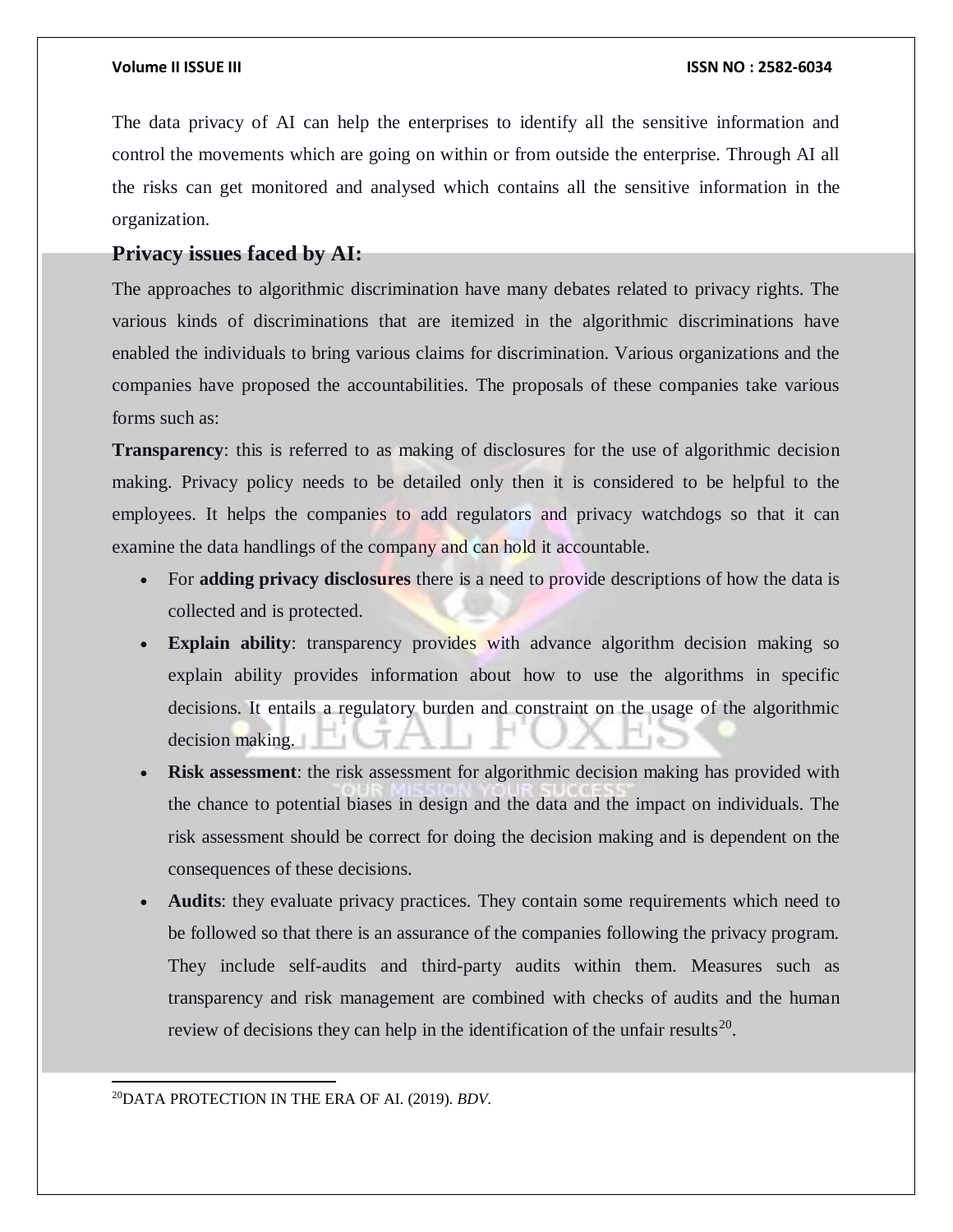### **Geriatric care and artificial intelligence:**

Today artificial intelligence is present in hospitals that help the clinicians to identify the risk associated with medical, form the treatment plans for patients who are suffering from rare diseases, and deliver medicines. AI provides logical decisions and unbiased ones but they can never understand the emotional, cultural, and physical needs of people.

Human doctors will be able to understand that how to treat their patients and along with that they will be able to understand what is the condition of the patient and what type of care plan is needed by that patient. They can form a healthy relationship with the patient based on emotional connection<sup>21</sup>.

### **The social robot:**

The AI chatbots can be used at home to help the elderly keep track of their care plans. This instrument helps in reminding the senior citizens to take their medicines, their appointments with the doctors, their diet plans, and can even help in removing the anxieties which the elderly suffer. These robots can prove to be really good companions for lonely senior citizens. The elderly people start to have a good relationship with the AI chatbots.

#### **Combating isolation:**

 $\overline{a}$ 

These social robots have sensors on their bodies through which they can help the seniors to manage their illness so that they can feel confident by living alone. These sensors at the home will even determine when a person has fallen or has met with an accident at home and can notify with the emergency services and call for help through this, they build confidence in living well at home. **"OUR MISSION YOUR SUCCESS"** 

#### **There are five ways through which AI has revolutionized the elderly care:**

 **At-home fitness monitoring**: there is a necessity for controlling and diagnose aged patients, through device-level AI it is likely to deliver the biometric distant monitoring resolutions so that the patients can be observed at frequent periods. They can even predict variations in the behavior of an individual which can identify health problems.

21*NCBI*. (2019). Retrieved from https://www.ncbi.nlm.nih.gov/pmc/articles/PMC6616181/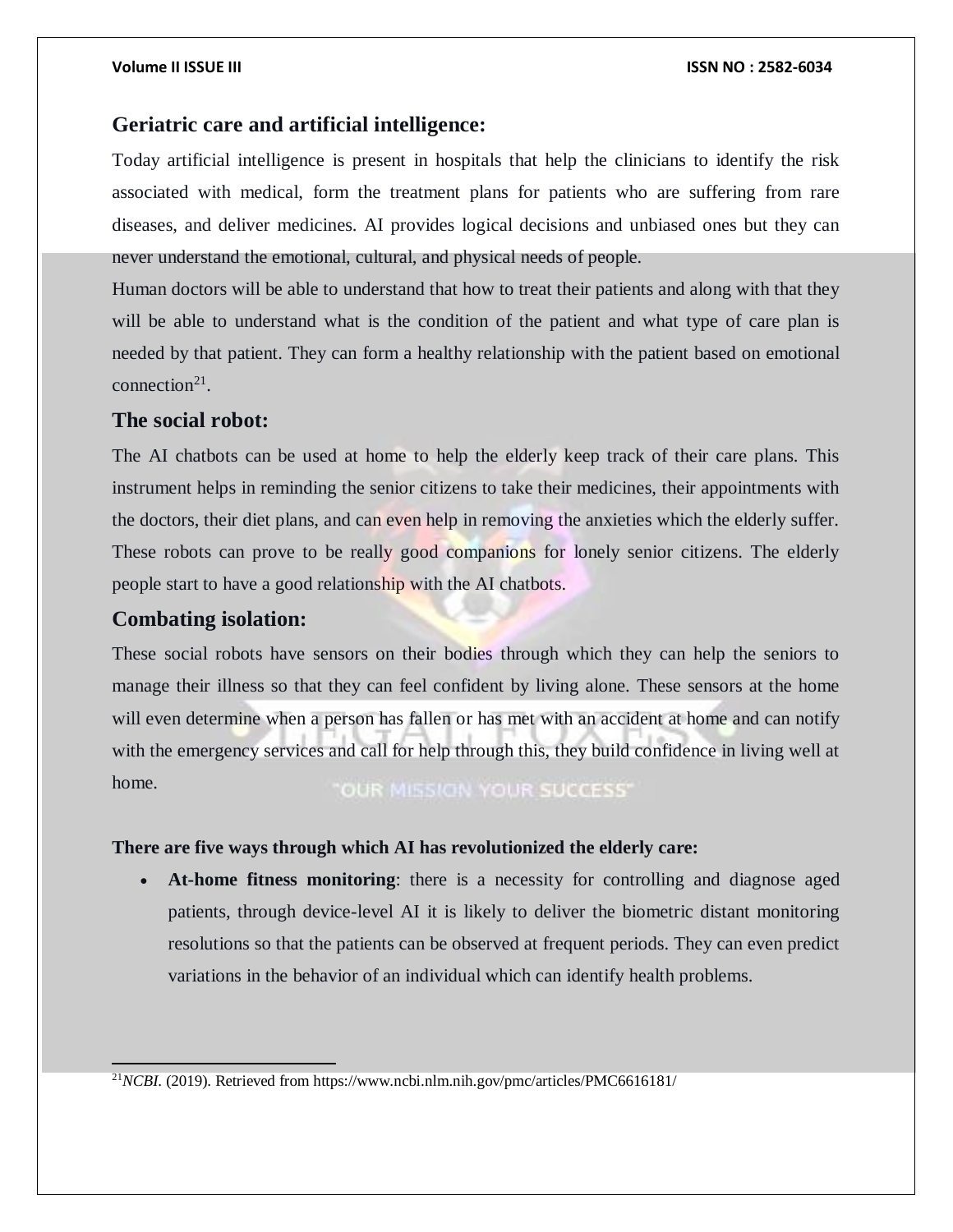- **Smart device served daily maintenance**: intelligent biometric trackers have been launched by Apple and Fitbit which will help the aging and geriatric patients. Through these trackers, the differences within the biometric data can be controlled and can identify a strong fall that would drive to a reliable signal.
- **Smart device supported fall discovery**: a simplistic lapse or a fall can begin to many difficulties which can moreover trigger more critical medical difficulties within the patients.
- **Virtual partners**: the old patients who live solely need regular support so for its robotic assistants are produced. These robots encourage adults to be effective and will assist them in joining with their families and the external world.
- **Anti-aging analysis:** AI assists in the analysis of ant-aging. It is assisting in developing ways to delay the method of aging. It even assists in producing drugs for age-related disorders.

### **AI and environment protection:**

 $\overline{a}$ 

Artificial intelligence is considered to be the best solution for solving the problems of the global environmental crisis. Climate changes, animal endangerment, diseases. It helps in making the environment protection market report which expresses the positive growth rate in the years.

The field of artificial intelligence in the environmental protection market can become a very good solution to solve the problems of the environment. The environmental problems are growing rapidly due to global warming, air and water pollution, animal endangerment. Due to this, it can lead to a rise in the use of sources of energy that can be renewed. The SAS has introduced a software named footprint identification technology which can lead to monitor and protect the animals from any threats.

AI in environmental protection can help in protecting the oceans, fishing's, coral bleaching, etc. The data of the GRACE satellite which is installed in 2002 can help in determining the data of the planet<sup>22</sup>. The increase in the temperature, rise in the level of the sea, polluted city air. AI is a

<sup>&</sup>lt;sup>22</sup>Openexpo. (2019, April 22). Retrieved from https://openexpoeurope.com/ways-in-which-artificial-intelligencehelps-protect-the-environment/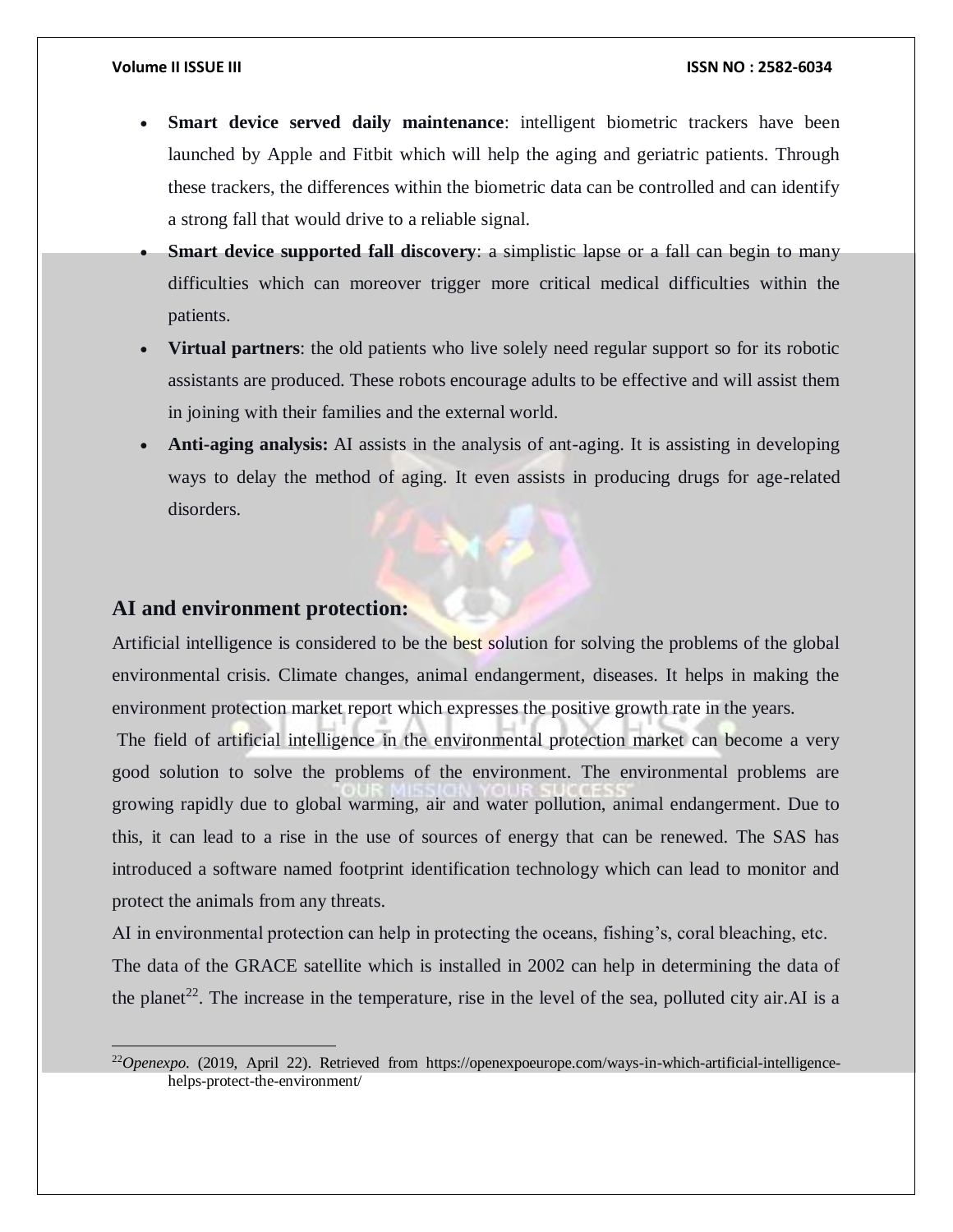technology that is helping to implement various solutions for facing the problems faced by the earth.

- **Smart agriculture**: AI allows in taking actions in agriculture due to the implementation of robots so it allows in the detection of disease and the problems of the crops. Through AI there will be an increase in efficiency for the utilization of the agricultural resources, reduce the consumption of water, etc.
- **Smart cities:** It is very important to have sustainability between the cities so that environment can be protected. AI will help in generating the data based on the activities of the water and energy consumption
- **Renewable energy:** AI can help in improving the storage and efficiency of energy, it can even lead to the integration of these renewable energies.
- **AI and disasters:** AI help in detecting the disasters and will provide with the coordinated alerts regarding the emergency.
- **Weather predictions**: `Can I help in improving the understanding of the effects of the climatic changes. It has the power to make the computers which are so powerful that they can accelerate the scientific findings.
- **Vehicles and AI**: electric vehicles will help in saving the environment by reducing the production of greenhouse gases.
- **Transparent management**: AI will help in the removal of illegal water extraction, air pollution, deforestation, etc.
- **Study of earth and AI**: AI if gets collaborated with the engineers then they will be able to find climatic physics, material science, and biology, etc.

### **AI and agriculture:**

The various activities which are related to agriculture take a lot of effort such as planting, harvesting of crops, etc. To replacing the various human activities with the technology would be the best solution because AI can identify the various diseases in plants. A technique is used so that AI will be able to recognize the diseases related to crops and the damages related to pests.

**Agriculture is now becoming digital and AI is appearing into three categories**

- **Agricultural robots**
- **Soil and crops monitoring**
- **Predictive analysis**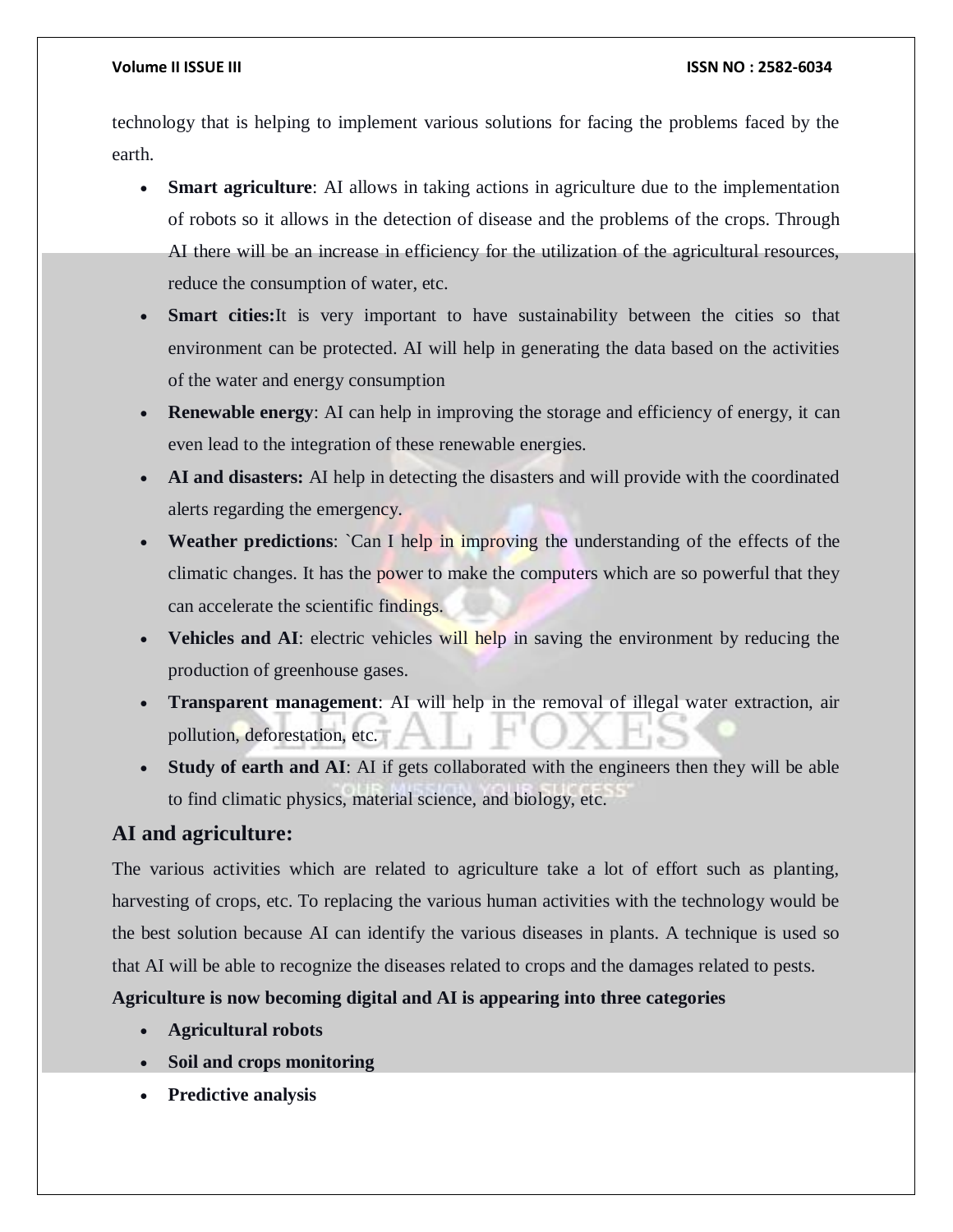Farmers are even becoming modern because they have star6ted to use various sensors and the samples of soils so that they can gather the data for better processing and analysis. Because of this AI is being introduced in agriculture.

## **AI helping in analysing farm data:**

Farms produce thousands of data daily. So, the farmers can take the help of AI to analyse the variety of data such as the temperature, soil conditions, etc.

AI even helps in improving the quality and accuracy of the harvest. AI can detect the diseases which the plants, pests are suffering. Through the sensors, these diseases can be detected and all these toxins can be removed which later finds a way to our food.

Farmers even use these technologies to create a forecast for seasons so that they can improve productivity and agricultural accuracy. Through these models, the upcoming weather can be predicted $^{23}$ d.

# **The most popular applications of AI in agriculture are included in three major categories:**

- Farming robots: various organizations are building independent robots so that they can check the farm duties and can harvest the crops.
- **Crop and soil monitoring**: firms are beginning algorithms so that they can obtain the data and can control the crops and the soil health's.
- **Imminent analytics**: models are designed so that they can foretell the environmental consequences on the crops.

**"OUR MISSION YOUR SUCCESS"** 

## **Advantages of the implementation of AI in agriculture:**

The artificial intelligence in agriculture will help the farmers to understand the temperatures, wind speed, etc**. The various advantages are**:

- AI provides alternative and much better methods for production, harvesting, and selling the crops.
- AI helps in checking all the defective crops and will provide ways to produce healthy crops.

 $\overline{a}$ <sup>23</sup>Artificial intelligence in agriculture." *Computers and Electronics in Agriculture*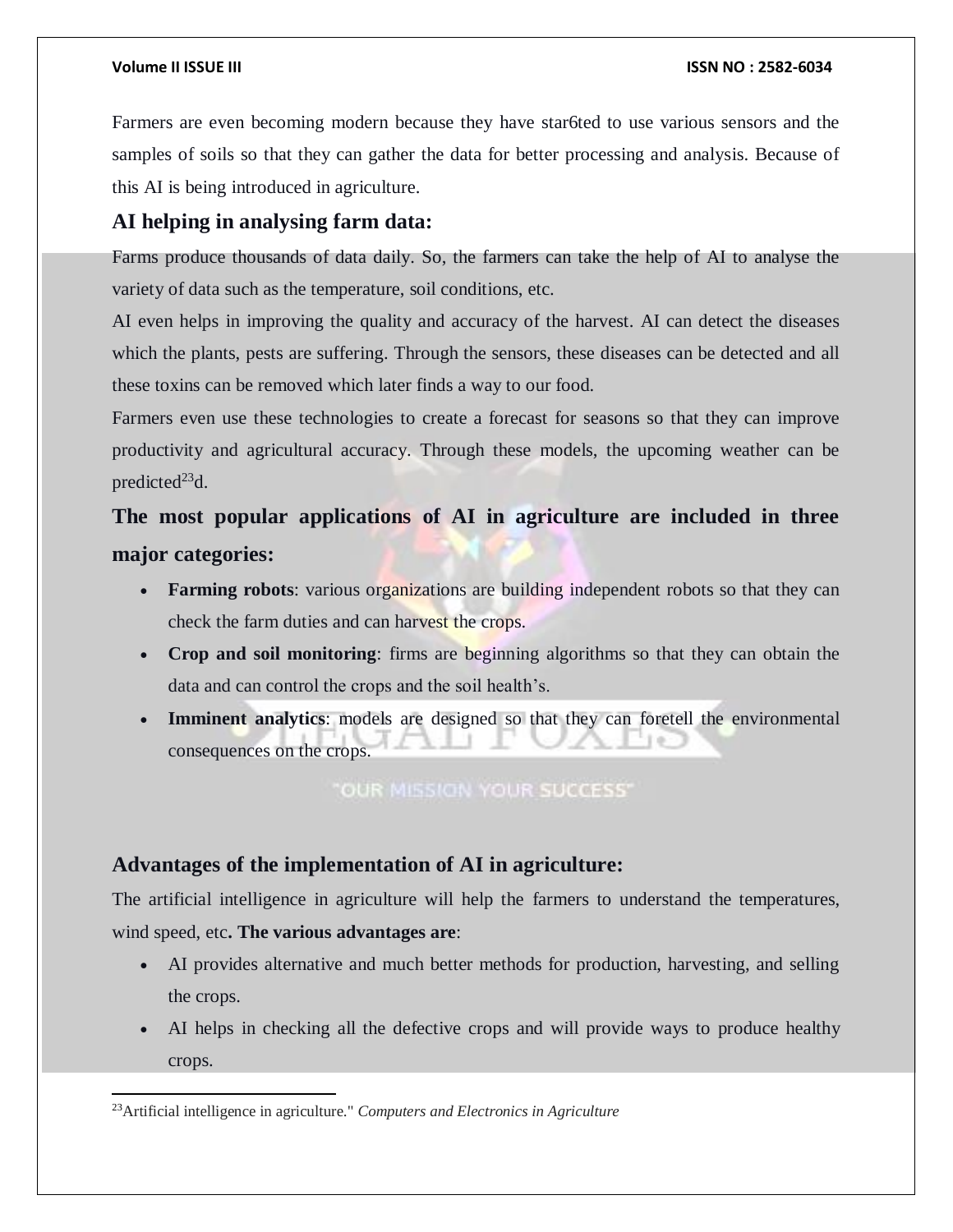- As artificial intelligence is growing it has to lead the agricultural business to run more efficiently.
- It is using better technology for weather forecasting and controlling diseases.
- It helps in improving crop management.
- It helps in solving all the problems which the farmers face such as climate variations etc.

AI technology helps in rectifying all the problems faced by farmers and will even help in recommending better actions so that they can overcome their problems<sup>24</sup>.

## **AI and disability:**

l

Artificial intelligence helps in decision making which impacts the lives of people. Disability has many dimensions and is different in their intensities and their impacts. The information which is related to disability is very sensitive and cannot be shared easily. AI systems do not have much information in them which is related to disability which can be used for fairness tests and corrections.So, while AI is a great chance, it is also a huge threat to full formation for people with disabilities. Most researchers, approachability experts, and disability rights associations agree that building inclusive data sets are one of the biggest challenges for researchers and that AI approachability should be a base level necessary for AI standards.

WID also advises that persons with expertise in disability culture and approachability be engaged early in the AI standards construction, as well as those with expertise in identifying and addressing certain bias and those who can set guidelines for exhibiting inclusive data sets. The incorporation of those with relevant expertise will go far to attain full inclusion of persons with disabilities in later data sets.

Advances in artificial intelligence have encouraged the development of smart devices to assist people to overcome physical and cognitive difficulties. And, this may just be the commencement.

## **Ways in which AI is helping people with disabilities:**

<sup>24</sup>Adoption of artificial intelligence in agriculture. *Bulletin of University of Agricultural Sciences and Veterinary Medicine Cluj-Napoca. Agriculture*, *68*(1)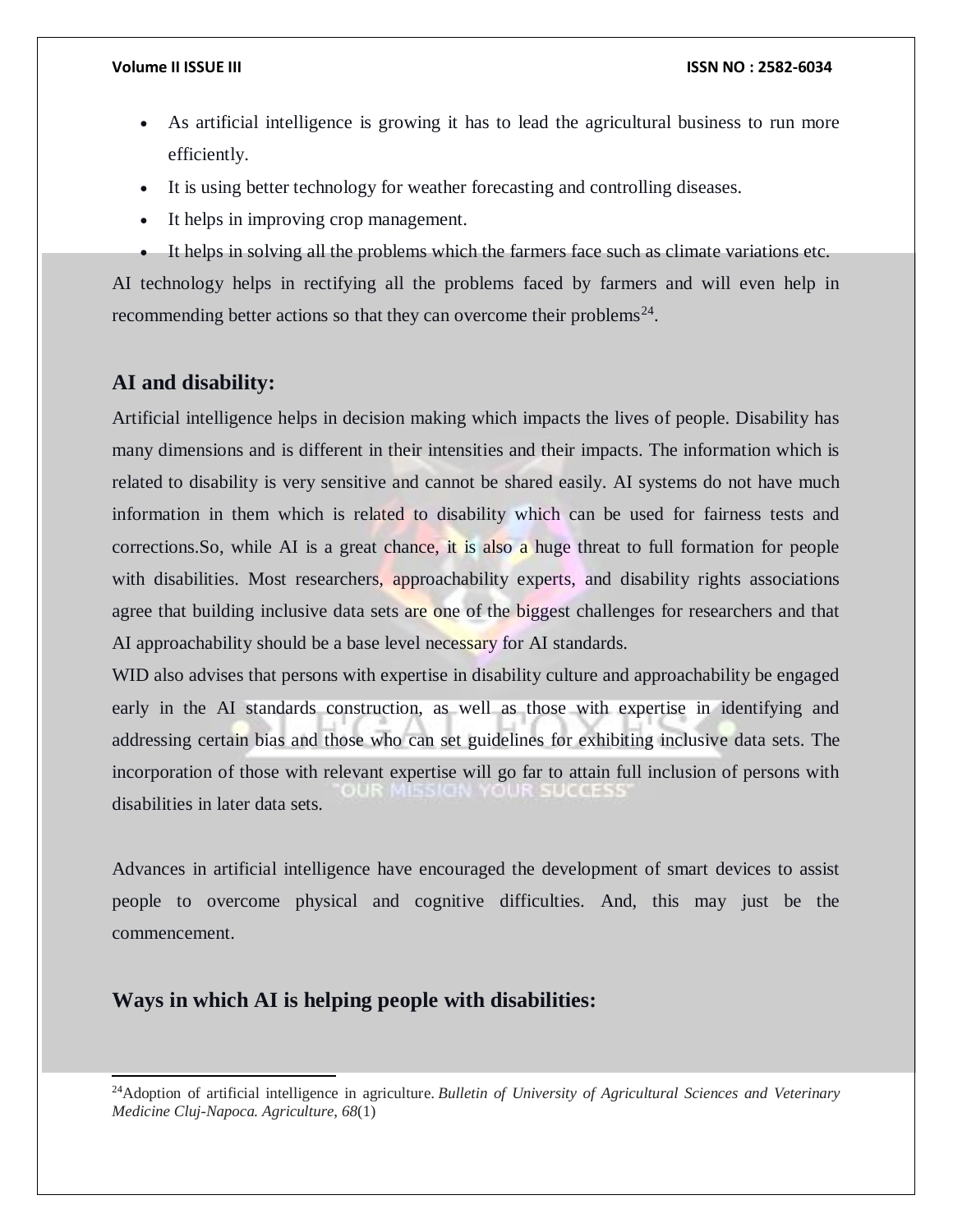- **Increasing communication:** AI technology which is assisted by voice such as Alexa, echo, etc they are considered to progress in communication. They contain cognitive learning within them so that people with visual impairment can also be able to understand images. They even contain speech to text and text to speech technology within them so that people who are recovering from brain injuries can have more communication.
- **More accessibility**: genetic conditions are any complications during birth that will require assistive technology in their lives. Any person who had gone through accidents will require something that can navigate them in day to day life. So, through AI, these people can live more independently.
- **Enabling independent living at home:** people who are disabled need to rely on other people for cooking, completing tasks, etc. But AI technology has a lot of advancement in the internet of things and has opened many new doors related to accessibility.

#### **Conclusion:**

Artificial intelligence and technology have always surprised us with their innovative idea's products etc. It has helped us in understanding the very nature of intelligence and has impressively spread itself in a wide range of areas. It has been successful in sharpening the understanding of human reasoning and the nature of intelligence. AI has found its ways of representing the knowledge and experience that will help humans to carry out their everyday tasks. These digital computers are capable of running various programs that can support the complexity of human thought.

OUR MISSION YOUR SUCCESS"

#### **References**

*Builtin*. (1950). Retrieved from https://builtin.com/artificial-intelligence

*BW Business World*. (2020, May 11). Retrieved from http://www.businessworld.in/article/Is-Artificial-Intelligence-The-Way-Forward-For-Education-In-India/09-12-2018-164980/

*Culture Digitally*. (2012). Retrieved from http://culturedigitally.org/2012/02/what-is-analgorithm/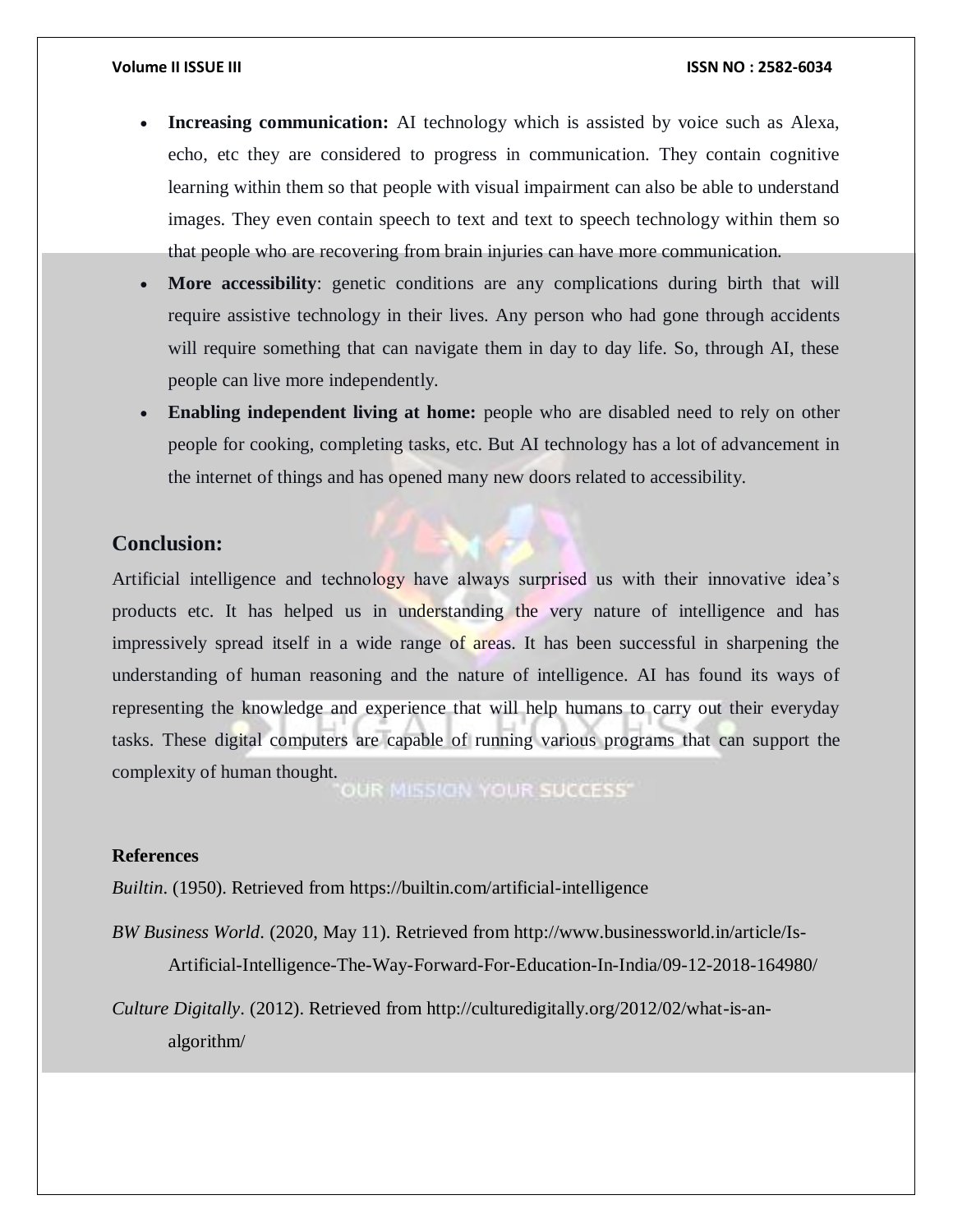*Cyfuture*. (2019, may 19). Retrieved from https://cyfuture.com/blog/ai-as-a-fair-judgerevolution-in-the-justice-system/

DATA PROTECTION IN THE ERA OF AI. (2019). *BDV*.

- *Datanami*. (2019, Aug 6). Retrieved from https://www.datanami.com/2019/08/06/the-anatomyof-ai-understanding-data-processing-tasks/
- *Emerj*. (2019). Retrieved from https://emerj.com/ai-sector-overviews/ai-agriculture-presentapplications-impact/
- *Entrepreneur India.* (2019, Dec). Retrieved from https://www.entrepreneur.com/article/343267
- *Food & Agriculture Organisation of UN*. (2017). Retrieved from http://www.fao.org/eagriculture/news/can-artificial-intelligence-help-improve-agricultural-productivity
- *Forbes*. (2019, July 12). Retrieved from https://www.forbes.com/sites/cognitiveworld/2019/07/12/ai-applications-ineducation/#742fda1b62a3
- *GovInsider*. (2019). Retrieved from https://govinsider.asia/innovation/artificial-intelligenceageing-population/
- *IBM Researcher*. (2019). Retrieved from https://researcher.watson.ibm.com/researcher/view\_group.php?id=9666
- *Indian Didactics Association*. (2019). Retrieved from https://indiadidac.org/2019/03/how-ai-willbe-a-game-changer-for-indian-education-system/
- *Intech*. (2019). Retrieved from https://www.intechopen.com/books/ehealth-making-health-caresmarter/use-of-artificial-intelligence-in-healthcare-delivery
- *Lexology*. (2020). Retrieved from https://www.lexology.com/library/detail.aspx?g=268b24c2 f19b-49a6-9ab9-46f0ce395bd3
- *Medium*. (2019). Retrieved from https://towardsdatascience.com/ai-can-be-a-fair-judge-66f3d850ac1f